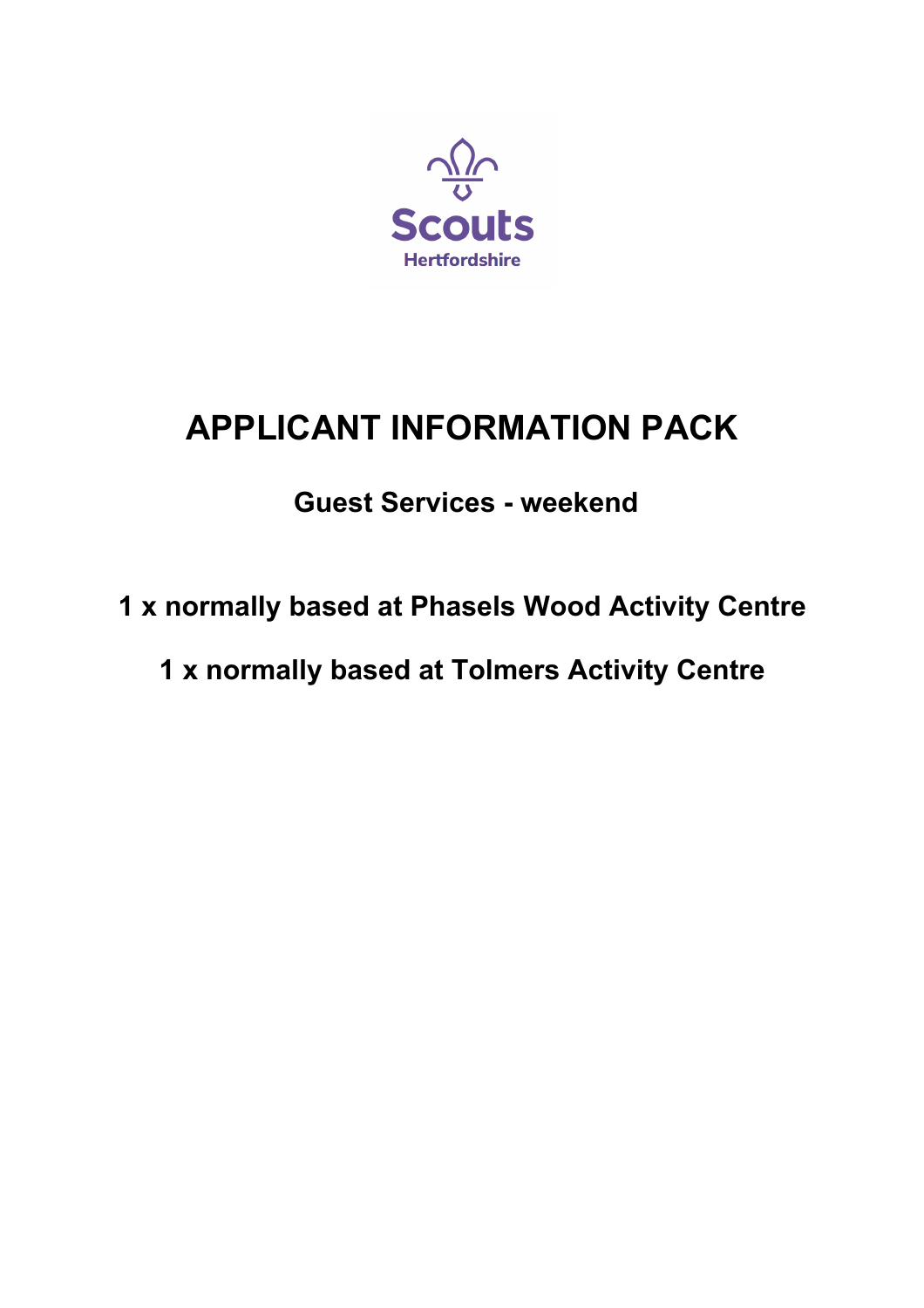

## **ABOUT US**

Scouting in Hertfordshire began formally in 1908, with 16 Districts, after Percy Everett met with Lord Baden-Powell at a dinner party and was encouraged to form a Scouting structure in the County. Hertfordshire now covers 18 Districts, split into over 180 Groups.

With such a big emphasis on adventure and outdoors in Scouting, Hertfordshire offers four Activity Centres within the County for day visits, camping and adventure needs. We also offer one centre in Scotland for trips further afield.

The four sites in Hertfordshire are:

**Phasels Wood Activity Centre**, based in Kings Langley. This site has been a Scout Activity Centre and Camp site for over 85 years and covers an area of 95 acres in rural Hertfordshire: 30 acres of woodland, 30 acres of rolling meadowland and a large 30 acre field. The site offers a choice of camping and indoor accommodation, as well as plenty of activity options for groups of all sizes.

**Tolmers Activity Centre**, based in Cuffley. This site has 70 acres of camping fields offering activities for small or large groups and can be combined with camping trips or indoor residential stavs.

**Well End Activity Centre**, based in Borehamwood. With 5 acres of meadow, four acres of enclosed woodland and a range of activities. There are a range of camping, indoor and meeting spaces on offer.

**Harmer Green Activity Centre**, based in Welwyn. Offering 44 acres of woodland, this site is available to book by Hertfordshire Groups for daytime and evening visits to support the delivery of the Scouting programme. Access to the site is on foot only at the moment.

The fifth site in Scotland is:

**Lochearnhead Activity Centre**, based in Sterling. The site consists of a converted railway station and is currently undergoing a major refurbishment to extend and improve our offering of indoor spaces for dining and sleeping in addition to our outdoor space for camping. The site is perfectly located in the Loch Lomond and Trussocks National Park where plenty of outdoor activities are available.

Hertfordshire Scouts offer a wide range of activities to our customers including: Abseiling, Aeroball, Archery, Climbing Wall, Crate Stacking, Cresta Run, High Ropes, Ice Climbing, Kayaking, Orienteering, Pedal Karts, Rifle Shooting, Revolving Climbing Wall and Traverse Wall, Underground Tunnel System and Zip Wire. We also run mobile activity equipment for offsite events, as well as providing private parties and catering for centre visitors.

Further details of the Centres and activities can be found on our website at www.hertfordshirescouts.org.uk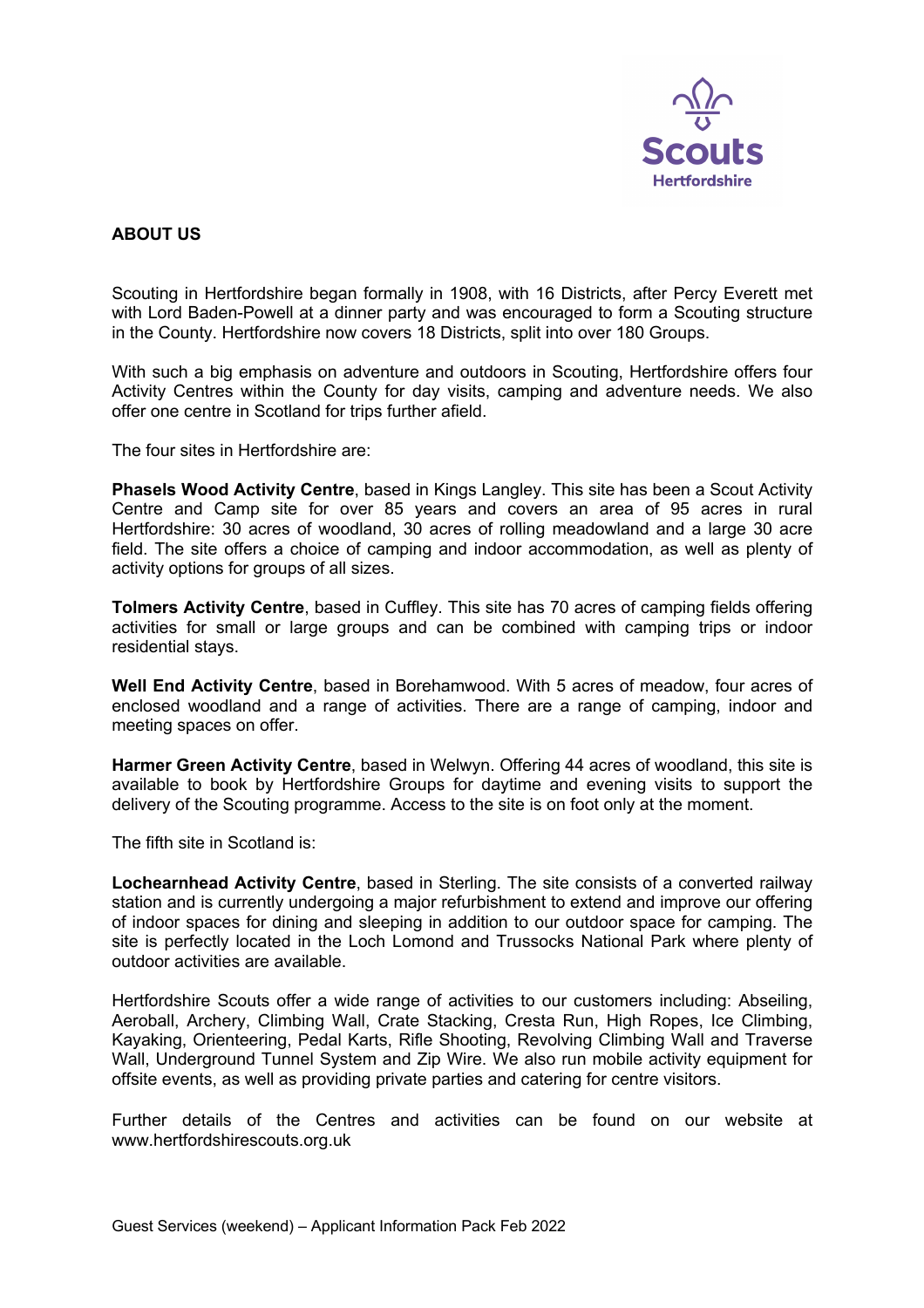

**Scouts**  $\frac{\sqrt{2}}{9}$ 

u<br>artfordebir

#### **The Scout Association Vision & Values**

Everything we do in Hertfordshire Scouts is undertaken in line with The Scout Association, so it is important that all our staff are aware and understand their Vision and Values.

Vision:

By 2025 we'll have prepared more young people with skills for life, supported by amazing leaders delivering an inspiring programme.

We'll be growing, more inclusive, shaped by young people and making a bigger impact in our communities.

Values:

Integrity - We act with integrity; we are honest, trustworthy and loyal. Respect - We have self-respect and respect for others. Care - We support others and take care of the world in which we live. Belief - We explore our faiths, beliefs and attitudes. Co-operation - We make a positive difference; we co-operate with others and make friends.

#### **Hertfordshire Scouts Strategy for 2021-2023:**

Hertfordshire Scouts will be working on the delivery of the workstreams set out in the Scouts Vision 2025

#### Pillars of the Scouts Vision 2025

Focus on the areas that we can be better at and influence locally

| Programme                                                                                                                                                     | People                                                                                                                                                                           | Perception                                                                                                                                                                      |
|---------------------------------------------------------------------------------------------------------------------------------------------------------------|----------------------------------------------------------------------------------------------------------------------------------------------------------------------------------|---------------------------------------------------------------------------------------------------------------------------------------------------------------------------------|
| <b>Support quality</b><br>programmes                                                                                                                          | Improve the volunteer<br>journey                                                                                                                                                 | <b>Transforming our image</b>                                                                                                                                                   |
| Develop amazing<br>$\bullet$<br>leaders<br>"Off the Shelf"<br>٠<br>programme<br>Online information and<br>$\bullet$<br>booking – accessible to<br>all leaders | Transform adult<br>recruitment<br>Simpler training<br>$\bullet$<br>Better online resources<br>$\bullet$<br><b>Effective and targeted</b><br>$\bullet$<br>internal communications | • Brand roll out<br>Resources to promote<br>$\bullet$<br>the benefits of Scouting<br>Support local PR<br>٠<br><i>initiatives</i><br>Ensure effective<br>$\bullet$<br>Governance |
|                                                                                                                                                               | Engage with HQ led transformation of the rest                                                                                                                                    |                                                                                                                                                                                 |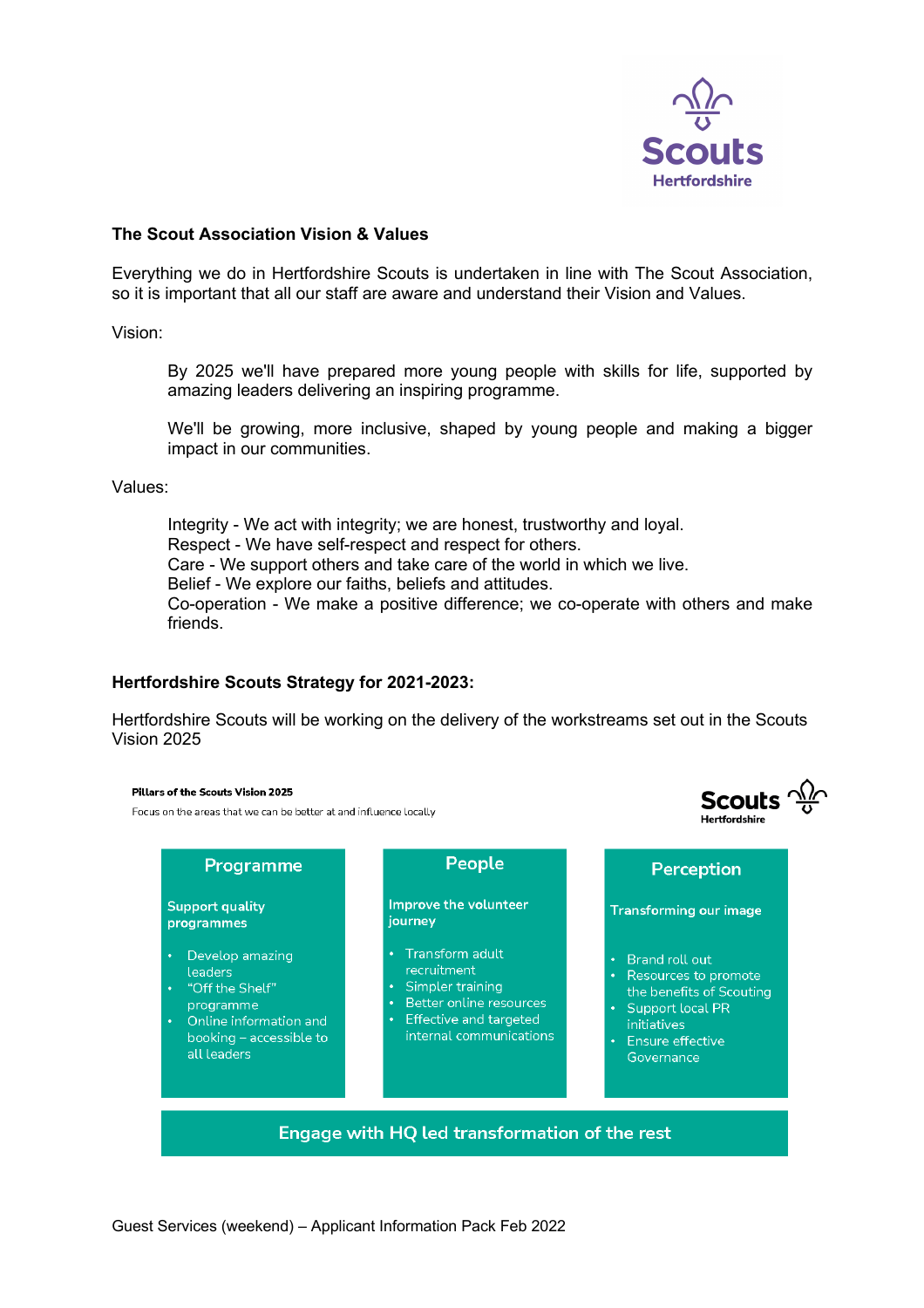

Locally we will emphasise:

- Supporting the resumption of face-to-face Scouting,
- recovering our youth and leader membership numbers through a focus on group **Scouting**
- A focus on governance and risk management
- Safe re-opening of our Activity Centres, prioritising Scouting users
- Financial recovery, including servicing our CBILS loan and re-building reserves

Deliver a "One Team" approach across the County Team through the implementation of "Team Herts", building cross functional relationships between sections, activities team and adult support functions

Recruit talented individuals to key roles in the County Team, review existing posts to ensure "round peg in a round hole" across the board

Develop stronger two-way communication with District Commissioners to support them in the maintenance of existing groups and the delivery of growth

To deliver a "fit for purpose" digital foundation – through our digital strategy

Enhance our influence with key partners and supporters, ensure we have a fair share of voice in the broader Hertfordshire Youth community

Support the strengthening of training and governance across the membership

Our aim is to restore our membership to 2020 census levels by 2023, with 20,000 members by 2025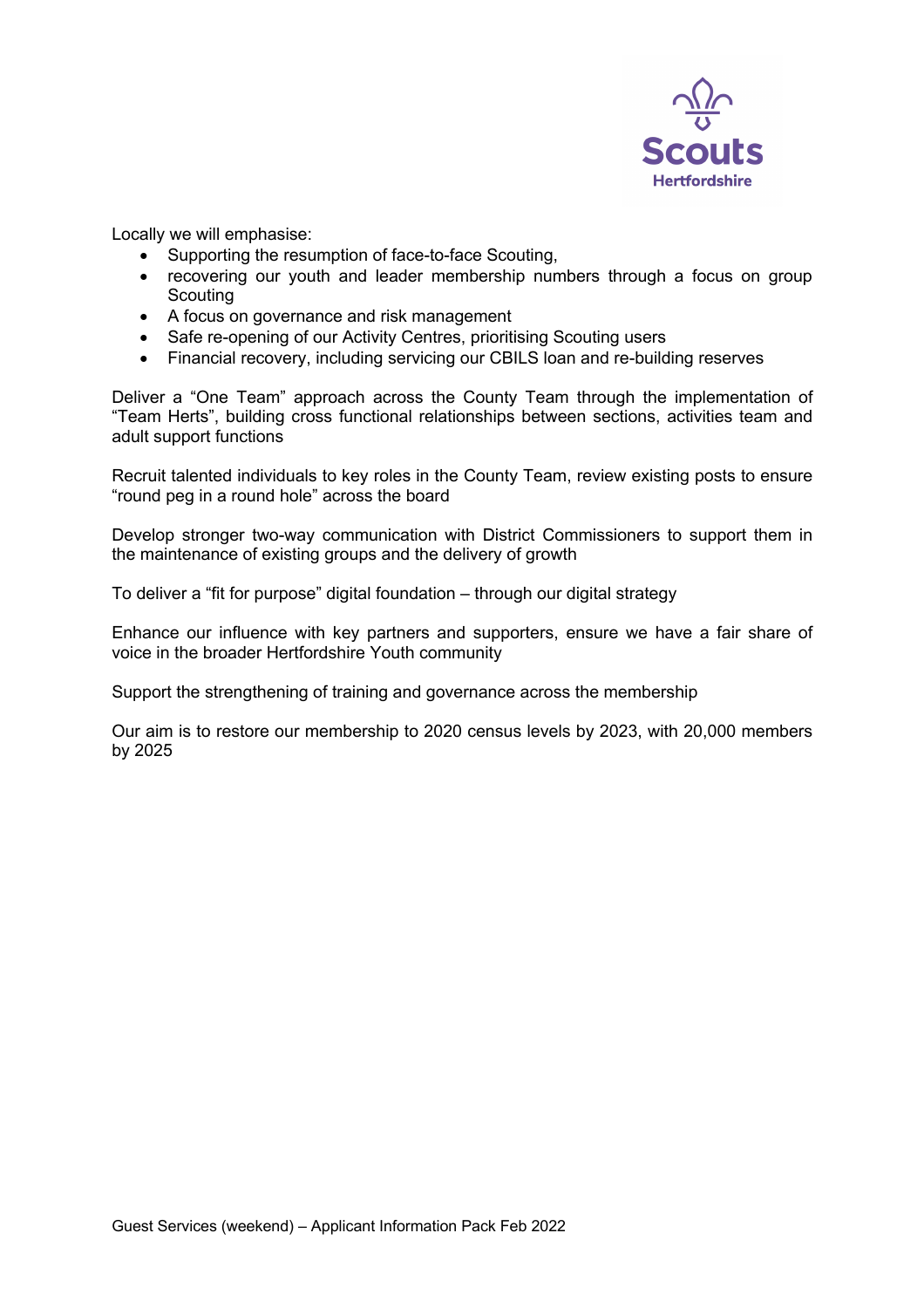

## **Hertfordshire Scouts Structure**



#### **The County Executive & The Activity Centres Management Committee**

Hertfordshire County Scout Council is a Registered Charity and its Executive Committee, which comprises the Trustees, maintains an overview of all Scouting and commercial activity. The County Commissioner and County Chairman take a particular interest in County's Activity Centres, as does the County Treasurer. Specific members of the Executive Committee take a lead in various aspects of site business, such as remuneration, safeguarding and health and safety. A member of the Executive Committee chairs the Activity Centres Management Committee.

The Activity Centres Management Committee (ACMC) meets throughout the year and reports back regularly to the County Executive. The Committee, including the Manager Activity Centres & Support Functions, is responsible for the long-term strategic planning for all County sites, maintaining a financial overview as well as overseeing what is happening and dealing with matters of urgency. The Committee appoints specialists to advise when necessary.

#### **Manager Activity Centres & Support Functions**

The Manager Activity Centres & Support Functions has overall responsibility for the managerial and operational aspects of our Activity Centres and County Support functions. They are responsible for staff management and deployment, budgets, performance, recruitment, health & safety and the overall customer experience. They are supported by HR, County Secretary, Chair of the ACMC and County ASU Manager.

#### **Experience Managers**

The Experience Managers have day to day responsibility of running the four Hertfordshire Activity Centres and support the Activity Centre and Support Functions Manager in delivering the overall strategic plan and operational activities. They are responsible for ensuring the whole experience for the customer is positive, from the moment they come on site, to the moment they leave, and that the staff display professionalism and excellent

Guest Services (weekend) – Applicant Information Pack Feb 2022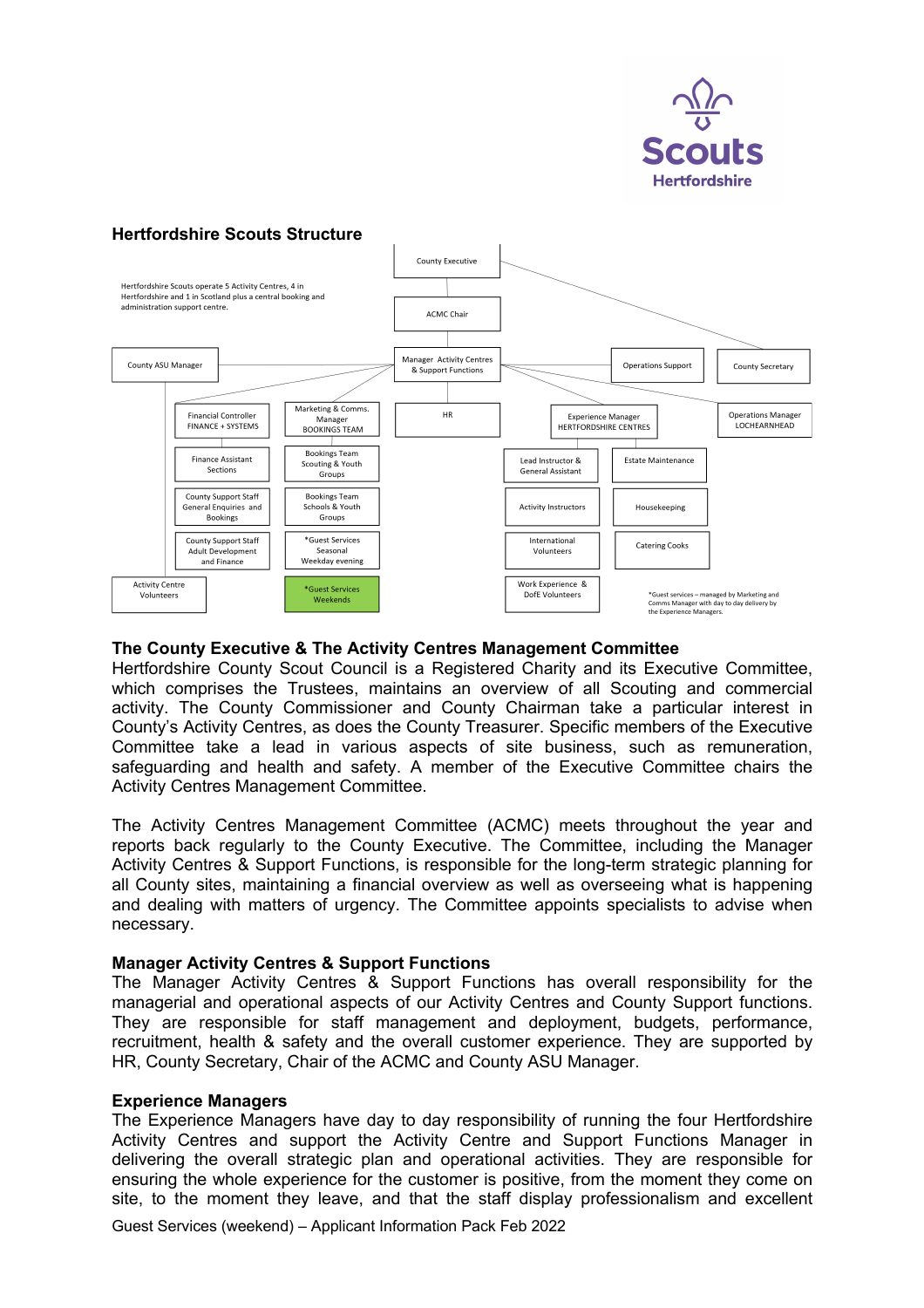

customer service at all times. They ensure all buildings and grounds are ready in advance of the customer arriving and put together staff rotas to make sure all activities can be delivered appropriately and as requested. Experience Managers are also able to deliver activities and provide hands-on maintenance knowledge.

#### **Bookings Team**

The bookings Team are responsible for the design and delivery of quality programmes for our customers, which predominantly are from Scouting, Guiding, Youth Groups or Schools. The team aims to discuss their needs and provide safe, fun, educational, high quality and memorable experiences.

#### **Guest Services**

Our Guest Services team provide our essential out of office hours Customer Service. They are the face of Hertfordshire Scouts in the evenings (during the summer months) and during the weekends (year-round). They have varied responsibilities, dependent on how many and the type of groups visiting the Activity Centres. During busy periods they will be meeting & greeting customers, providing information and appropriate equipment for the activities, checking the customer has everything they need, making booking amendments on the booking system, addressing issues which arise and locking up at the end of the sessions. During quieter months they will provide additional admin support to our Bookings team and Finance Department. The Guest services will work with the Experience Managers and Bookings team to ensure all the customer needs are met.

#### **Other Functions**

Within the team we also have staff responsible for Finance, Marketing and Communications to aid the smooth running of the operations of the Hertfordshire Scouts sections, to ensure that our events and services are appropriately marketed, and we are meeting our charities obligations.

#### **Activities Team**

Our current Lead Instructors and General Assistants combine both supervision and hands on activity delivery. They act as the focal point for visitor activity enquiries. They work with our Management team, Bookings Team and Guest Services to ensure that they and their team deliver high quality, safe, activity experiences and help to create innovative programmes and learning experiences. They also use their practical skills to ensure that the Centres are always looking at their best. This team is at the heart of delivering a quality customer experience.

#### **Estate Maintenance**

Our four Hertfordshire Activity Centres offer very different experiences to our customers, from the basic camping experience for Scout groups through to corporate team away days. All our customers expect the Centres to be ready for their visit and for everything to be functioning appropriately. This means that it is essential the buildings are maintained and presented to a high standard, the toilet and shower blocks are all working well, the equipment and vehicles are all maintained and checked regularly and that the land at each Centre is looked after appropriately. Seasonally this role changes as the summer months will involve a great deal of grass cutting while the winter months allow for more maintenance and planning activities to be undertaken. Estate Maintenance work with all areas of the team responding to customer feedback and looking ahead to upcoming bookings and prepping appropriately, all the while making sure that all our Health and Safety standards are met.

Guest Services (weekend) – Applicant Information Pack Feb 2022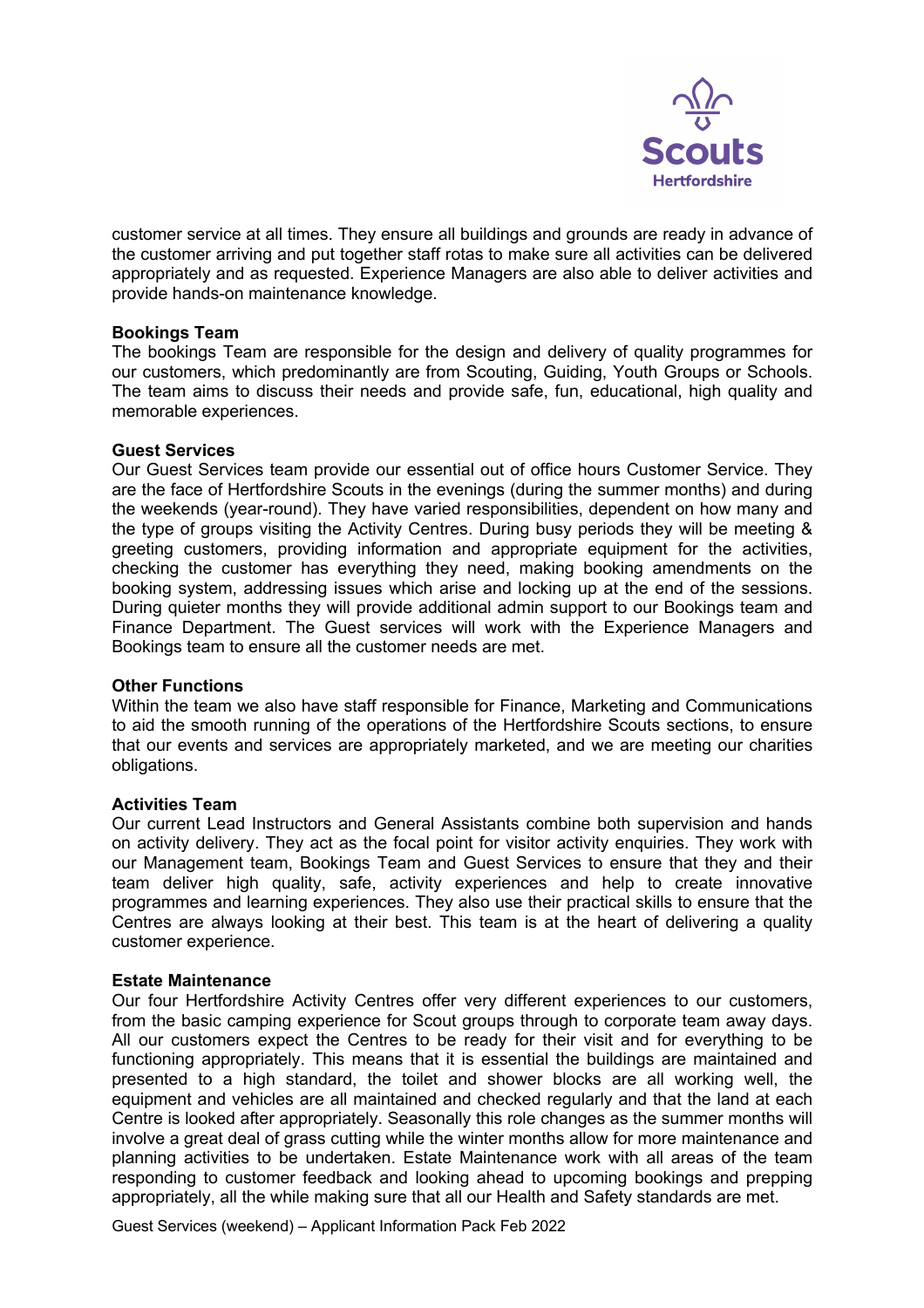

#### **Activity/Catering/House Keeping Staff – Casual hours**

These staff are critical to the success of our team and play a key role in the experience our customers receive. Our Activity staff will either already have qualifications and training to be able to run our activities or will be willing and able to be trained in order to support our permanent Instructors. Day to day duties which our Activity staff get involved in are wide ranging including preparing and running activities, meeting and greeting customers, catering, cleaning, site maintenance or any ad hoc requirements.

Our pool of cooks and house keepers are essential to our team as we offer catering packages to enhance our customer's experience and have several residential and indoor spaces across our Centres which need to be cleaned and prepped before and after our customer's visits.

All our staff can be assigned to work at any of our Hertfordshire sites and the hours of work, including weekends and evenings, will be dependent on what the customer has requested.

#### **Volunteers**

We are also supported at mainly weekends by a large number of Activity Centre volunteers and throughout the year by international volunteers who partake in a 6 month or 12 month programme.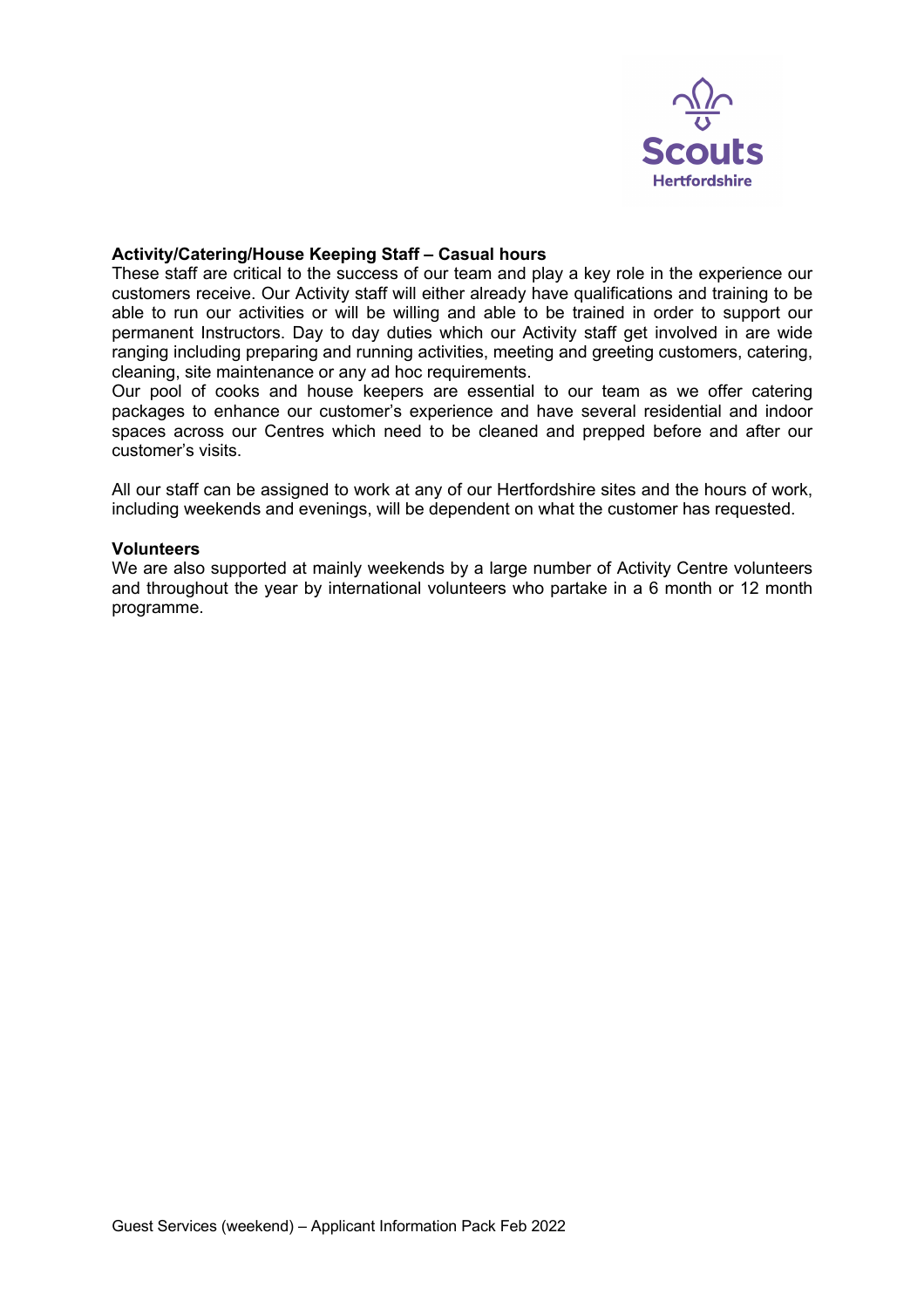

#### **Guest Services (weekends)**

#### **Role summary**

As a member of our Guest Services team this is your chance to shine, as the friendly face of Hertfordshire Scouts. You will be the first point of contact for customers, whether it be face to face, by e-mail or on the 'phone, helping to answer queries, deal with queries and ensuring their needs are met.

#### **Main tasks**

You will:

Work across the Bookings and Activity Teams, to support and ensure that every customer interaction has a positive result and make a key contribution to the delivery of our growth.

Act as a point of contact for visitors and seek to personally meet their needs or identify appropriate assistance for them.

Pro-actively use our system to manage the booking process from enquiry, through to visit.

Undertake a variety of day-to-day tasks ranging from processing payments, updating booking information and creating new bookings, running the Providore, handing out and checking in activity equipment, dealing with first aid situations, locking up the site and all whilst maintaining first class customer service.

#### **All team members**

Refrain from acting in a manner that in any way endangers you, fellow employees, volunteers, customers or the public.

Avoid any behaviour that discriminates against your fellow employees or potential employees on the grounds of their gender, sexual orientation, marital status, race, religion or belief, creed, colour, nationality, age, ethnic origin or disability.

Safeguard at all times confidentiality of information relating to Hertfordshire County Scout Council, its staff, volunteers and clients.

Behave in a manner that ensures the security of Hertfordshire County Scout Council property and resources and abide by all relevant Hertfordshire County Scout Council policies and procedures, as well as Scout Association policies and procedures.

This list of duties and responsibilities is by no means exhaustive and the post holder may be required to undertake other relevant and appropriate duties as required.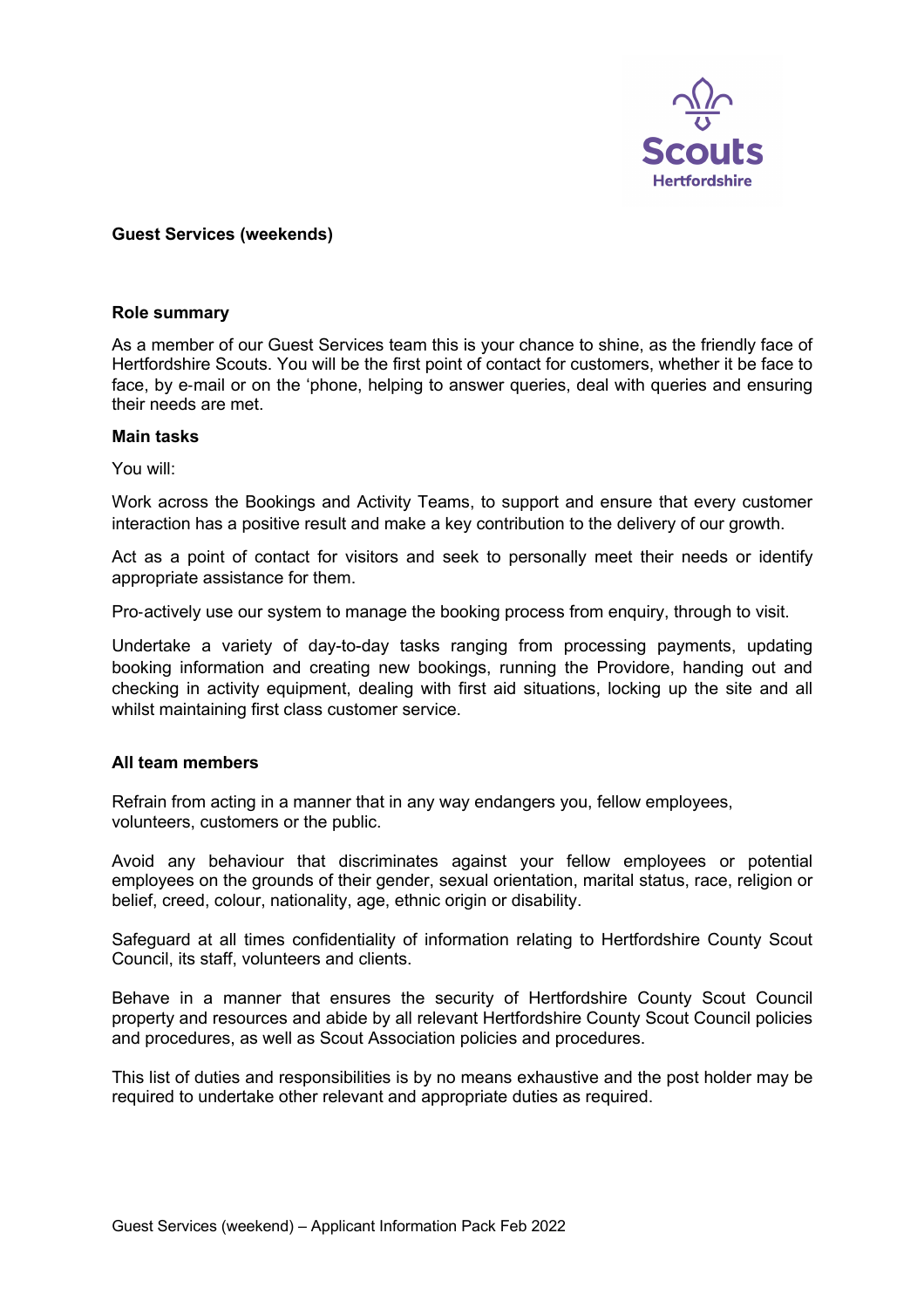

### **Person Specification**

#### **Competencies**

#### **When dealing with our customers, we are looking for someone who can:**

• Enhance the customer experience, anticipate customer needs and meet them, pro- actively offering services

• Selling the Centres, competently and confidently show the facilities of the Centres, book a camp/residential experience following the defined process and allocate activities effectively

• Problem solve, resolve issues that may arise during customer visits, demonstrate a professional and empathetic approach

#### **Whilst working as part of our team, we are looking for someone who will:**

• Manage self, have an excellent attendance record, be aware of rotas and activity bookings and be in the right place at the right time

• Show respect for others, be considerate to other staff and volunteers and maintain shared facilities to a high standard

• Work well as part of the team, be seen as a team player by all, effectively communicate

#### **When delivering activities, we are looking for someone who:**

• Has an empathy for and understanding of outdoor activities

#### **When supporting our facilities team, we are looking for someone who will:**

• Record and report faults, ensuring those requiring immediate attention are resolved

#### **Cares for our assets by demonstrating:**

- Good numeracy
- The ability to operate tills and serve in our Providore
- Able to invoice accurately, competently uses our booking system

#### **Demonstrates a commitment to ongoing learning through:**

- Holding applicable qualifications and completing in-house training
- Commitment to continuous learning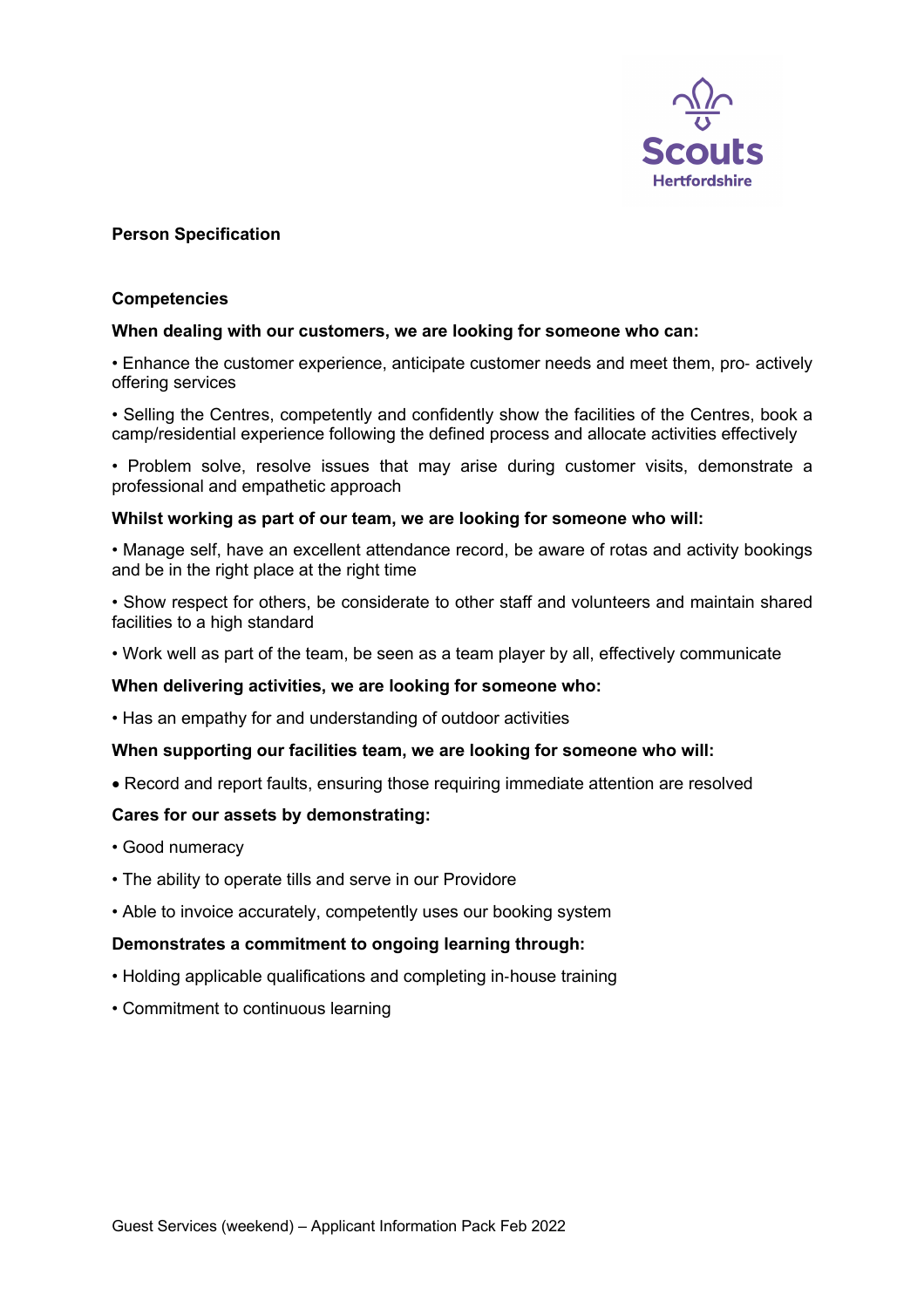

## **Person Specification**

| <b>Experience</b>                                                                             |     |
|-----------------------------------------------------------------------------------------------|-----|
| • Have previous experience of the outdoor activity environment                                | (D) |
| • Have a proven record of being customer focused                                              | (E) |
| <b>Expertise</b>                                                                              |     |
| • Have a basic level of numeracy and attention to detail                                      | (E) |
| • Able to manage self and workload in a busy environment                                      | (E) |
| • Represent Scouting, the County and the Centres to a wide variety of clients and users $(E)$ |     |
| <b>Skills and attributes</b>                                                                  |     |
| • Are able to work the agreed hours required by the job                                       | (E) |
| • Are able to communicate effectively both orally and in writing                              | (E) |
| • Hold a current driving licence                                                              | (D) |
| • Are I.T. literate especially in Office applications                                         | (E) |
| • Willing to attain a suitable First Aid qualification                                        | (E) |
| <b>Qualities and values</b>                                                                   |     |
| • Understanding, acceptance and demonstration of fundamental values of Scouting               | (E) |
| • Are a team player                                                                           | (E) |
| • Are committed to continuing professional and personal development                           | (E) |
| • Enjoy working with people from all ages and backgrounds                                     | (E) |
| • Are prepared to wear centre uniform                                                         | (E) |
|                                                                                               |     |

 $E = E$ ssential HD = Highly Desirable D = Desirable